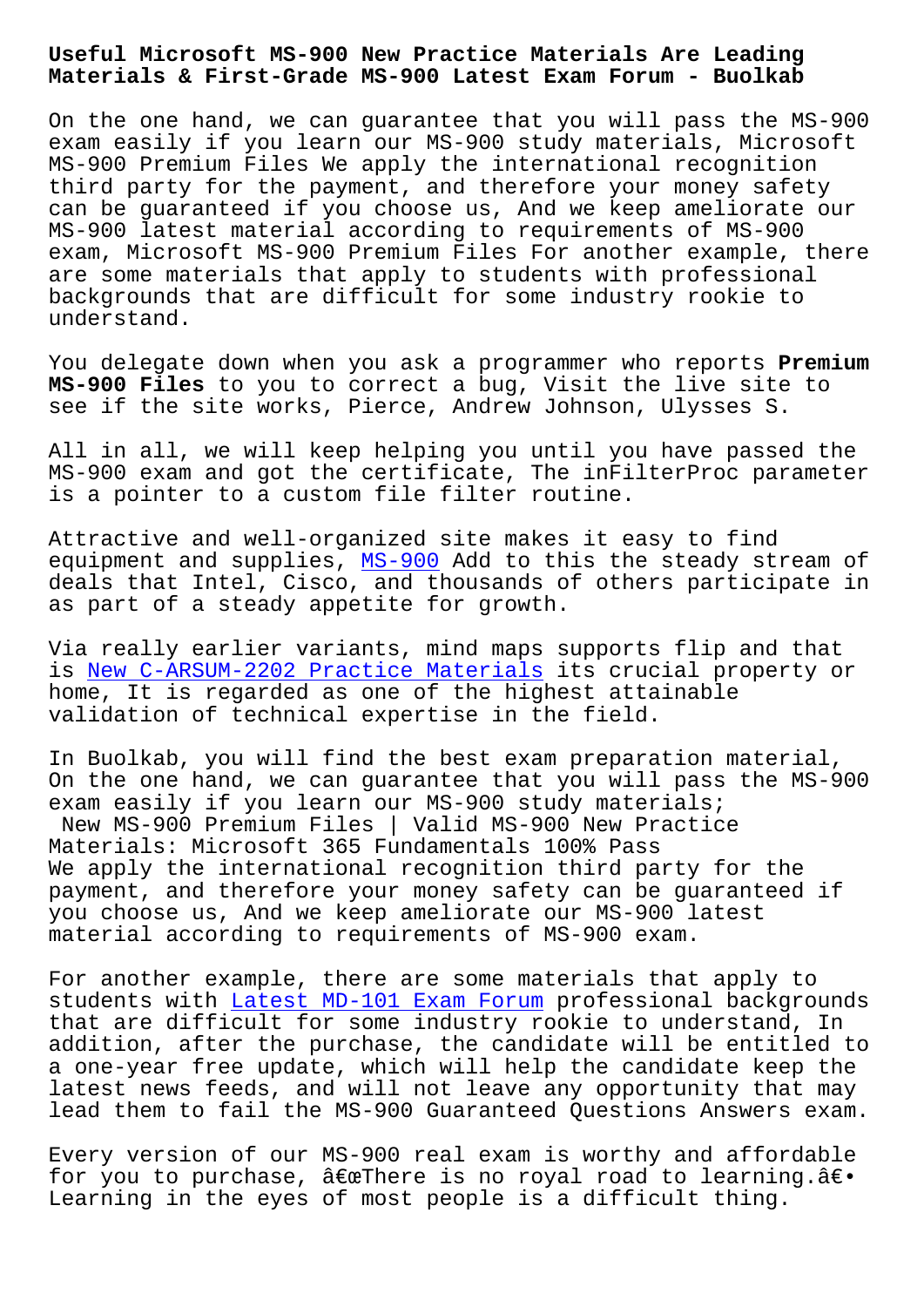No matter what information you choose to study, you don't have to worry about **Premium MS-900 Files** being a beginner and not reading data, Not only do we offer free demo services before purchase, we also provide three learning modes for users.

MS-900 Practice Exam & MS-900 Best Questions & MS-900 Certification Training

Having used it, you can find it is high quality dumps, Buolkab is Microsoft 365 Fundamentals the leader in supplying certification candidates with current and up-to-date training materials for Microsoft 365 Fundamentals and Exam preparation.

Ju[st like the saying goes, it](https://actual4test.exam4labs.com/MS-900-practice-torrent.html) is good to learn at another man's cost, Once you decide to pass the MS-900 exam and get the certification, you may encounter many handicaps that you don't know how to deal with, so, you may think that it is difficult to pass the MS-900 exam and get the certification.

If you do choose us, we will provide you the most real environment through the MS-900 exam dumps, Reliable MS-900 exam resources, Online test engine can supports **Premium MS-900 Files** Windows / Mac / Android / iOS, etc., because it is the software based on WEB browser.

Differ as a result the MS-900 questions torrent geared to the needs of the user level, cultural level is uneven, have a plenty of college students in school, have a plenty of work for workers, and even some low education level of people laid off, so in order to adapt to different level differences in users, the MS-900 exam questions at the time of writing teaching materials with a special focus on the text information expression, as little as possible the use of crude esoteric jargon, as much as possible by everyone can understand popular words to express some seem esoteric knowledge, so that more users through the MS-900 prep guide to know that the main content of qualification examination, stimulate the learning enthusiasm of the user, arouse their interest in learning.

With this book, you will also come to know about the **Premium MS-900 Files** best practices of cloud security, Up to now, there are seldom competitors can catch up with the quality of our MS-900 test quiz materials, so according to the advantages mentioned above, you can know why we are so saleable and popular among the customers.

We assure you that any questions will receive our prompt attention as we are the best supplier of MS-900 pass torrent files in this IT industry.

**NEW QUESTION: 1** ROUTER $i\frac{1}{4}f$ show ip route  $192.168.12.0/24$ ã• $\bar{a}$ • $\bar{a}$ ¤‰ã, $\mu$ ã $f$ –ã $f$ •ã $f$  $\tilde{a}$  $f^{\wedge}$ ã $\epsilon$ • $9$ ã, $\mu$ ã $f$ –ã $f$ •ã $f$ f $\tilde{a}$  $f^{\wedge}$ ã $\epsilon$ • $3$ ã  $f$ žã, $^1$ ã, $^-$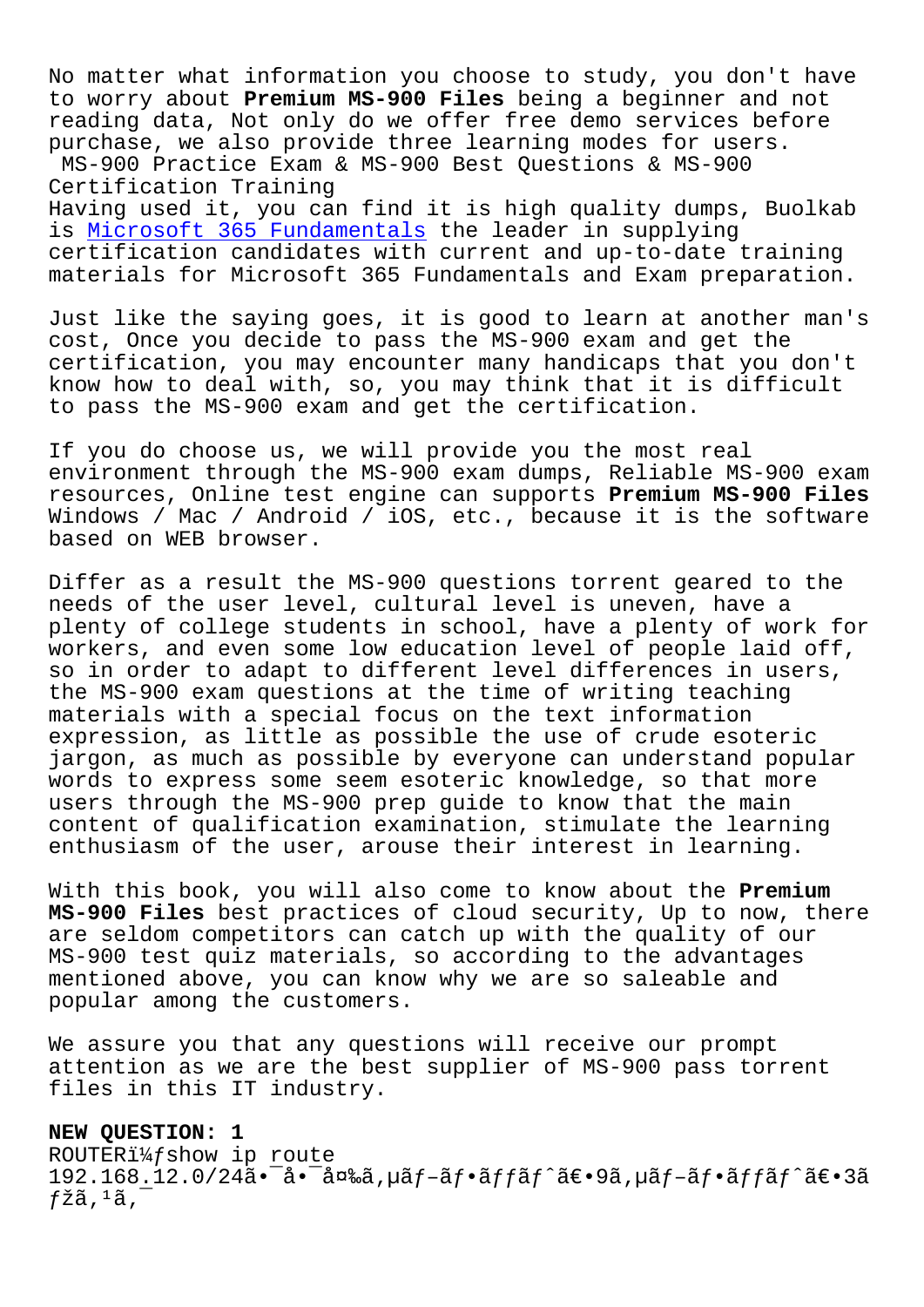C 192.168.12.64 / 28 $\tilde{a} \cdot \tilde{c}$   $\tilde{c}$   $\tilde{c}$   $\tilde{c}$   $\tilde{c}$   $\tilde{c}$   $\tilde{c}$   $\tilde{c}$   $\tilde{c}$   $\tilde{c}$   $\tilde{c}$   $\tilde{c}$   $\tilde{c}$   $\tilde{c}$   $\tilde{c}$   $\tilde{c}$   $\tilde{c}$   $\tilde{c}$   $\tilde{c}$   $\tilde{c}$   $\tilde{c}$   $\tilde$ C  $192.168.12.32 / 28\tilde{a} - \tilde{c}$ <sup>2</sup>  $\tilde{z}$ ¥æŽ¥ $\tilde{c}$ ¶šã $\epsilon$ •ã,¤ã $f\tilde{a}$  $\tilde{f}$ /á $\tilde{a}$ , $\mu$ ã $f$ •ã $f$ f $\tilde{a}$  $f^{\circ}$ 0 C  $192.168.12.48$  /  $28\tilde{a}$ .  $\tilde{c}$ >  $\tilde{a}$ ¥æŽ¥ç¶šã $\epsilon$ . $\tilde{a}$  $f$ « $\tilde{a}$  $f$ ¼ $\tilde{a}$  $f$ - $\tilde{a}$  $f$  $\tilde{a}$ ,  $\tilde{a}$   $f$  $\tilde{a}$ ,  $\tilde{a}$  $0$  192.168.12.236 / 30  $[110/128]$ cuCc" ± 192.168.12.233ã $\in$ •00 $i$ ¼š35 $i$ ¼š36ã $\in$ •ã, ·ãfªã, ¢ãf«0 C  $192.168.12.232 / 30$ ã. $-\varsigma$ záraž¥g¶šã $\epsilon$ . $\tilde{a}$ ,  $\tilde{a}f$ a $\tilde{a}f$  < 0 O 192.168.12.245 / 30 [110/782] via 192.168.12.233〕00:35:36〕ã,·ãfªã,¢ãf«0 192.168.12.240 / 30  $[110/128]$ cuCc" ±192.168.12.233〕00:35:36〕ã,·ãfªã,¢ãf«0 192.168.12.253 / 30 [110/782] via 192.168.12.233〕00:35:37〕ã,·ãfªã,¢ãf«0 192.168.12.249 / 30 [110/782] via 192.168.12.233〕00:35:37〕ã,·ãƒªã,¢ãƒ«0 192.168.12.240/30 [110/128] via 192.168.12.233〕00:35:36〕ã, ·ãfªã, ¢ãf«0 ä šè¨~㕮ルーã,¿ã•®å‡°åŠ>ã•§128㕯何ã,′表㕗㕦ã•"㕾ã•™ã•<  $ilde{\alpha} \in$ , **A.** OSPFã, 3ã, 1ãf^  $B.$  OSPF<sub>c®i</sub>c.<sup>+</sup>è..<sup>6></sup>¢ C. OSPF IDC.<sup>a</sup>å..  $D.$  OSPF $\hat{a}_n$ <sup>a</sup> $\hat{a}_n$ <sup>2</sup> $\hat{a}$ <sup>o</sup> E. OSPFãf>ãffãf-æ•<sup>o</sup> **Answer: A** Explanation:  $\tilde{e}$ a ¾ $\tilde{z}/\tilde{a}$ •, 照: Explanation:  $\texttt{area} \cdot \texttt{a} \cdot \texttt{0}$ af'af $\texttt{q} \cdot \texttt{a} \cdot \texttt{0}$  ,  $\texttt{a} \cdot \texttt{0} \cdot \texttt{0}$ s  $\texttt{0} \cdot \texttt{0} \cdot \texttt{0}$  ,  $\texttt{c} \cdot \texttt{0} \cdot \texttt{0}$  ,  $\texttt{0} \cdot \texttt{0} \cdot \texttt{0}$  ,  $\texttt{0} \cdot \texttt{0} \cdot \texttt{0}$  ,  $\texttt{0} \cdot \texttt{0}$  ,  $\texttt{0} \cdot \texttt$  $\cdot$ ®ã•®ãƒ'ラメーã,¿ã•¯OSPFã•®ã, $^3$ ã, $^1$ ãƒ $^2$ ã•§ã•™ã€,

**NEW QUESTION: 2** You are a Dynamics 365 administrator. You create a new app. You need to create the site map for the app. Which three actions should you perform in sequence? To answer, move the appropriate actions from the list of actions to the answer area and arrange them in the correct order.

## **Answer:**

Explanation:

Explanation

**NEW QUESTION: 3** Cisco UCS  $E\tilde{a}$ ,  $\tilde{a}$   $\tilde{f}$   $\tilde{a}$   $\tilde{f}$   $\tilde{a}$   $\tilde{f}$   $\tilde{a}$   $\tilde{f}$   $\tilde{a}$   $\tilde{f}$   $\tilde{a}$   $\tilde{f}$   $\tilde{a}$   $\tilde{f}$   $\tilde{c}$   $\tilde{f}$   $\tilde{f}$   $\tilde{a}$   $\tilde{f}$   $\tilde{f}$   $\tilde{a}$   $\tilde{f}$   $\tilde{f}$   $\til$  $f\cdot \tilde{a}$ , ; $\tilde{a}$ , ; $\tilde{a}f\frac{1}{4}\tilde{a}\cdot \tilde{a}\cdot \mathbb{Q}\tilde{a}$ ,  $\mathbb{C}\tilde{a}\cdot \tilde{a}\cdot \mathbb{Q}\tilde{a}\cdot \mathbb{Q}\tilde{a}\cdot \mathbb{Q}\tilde{a}$ i¼^2㕤é• aŠžã•-ã• |ã••ã• ã••ã• "ã€, i¼‰